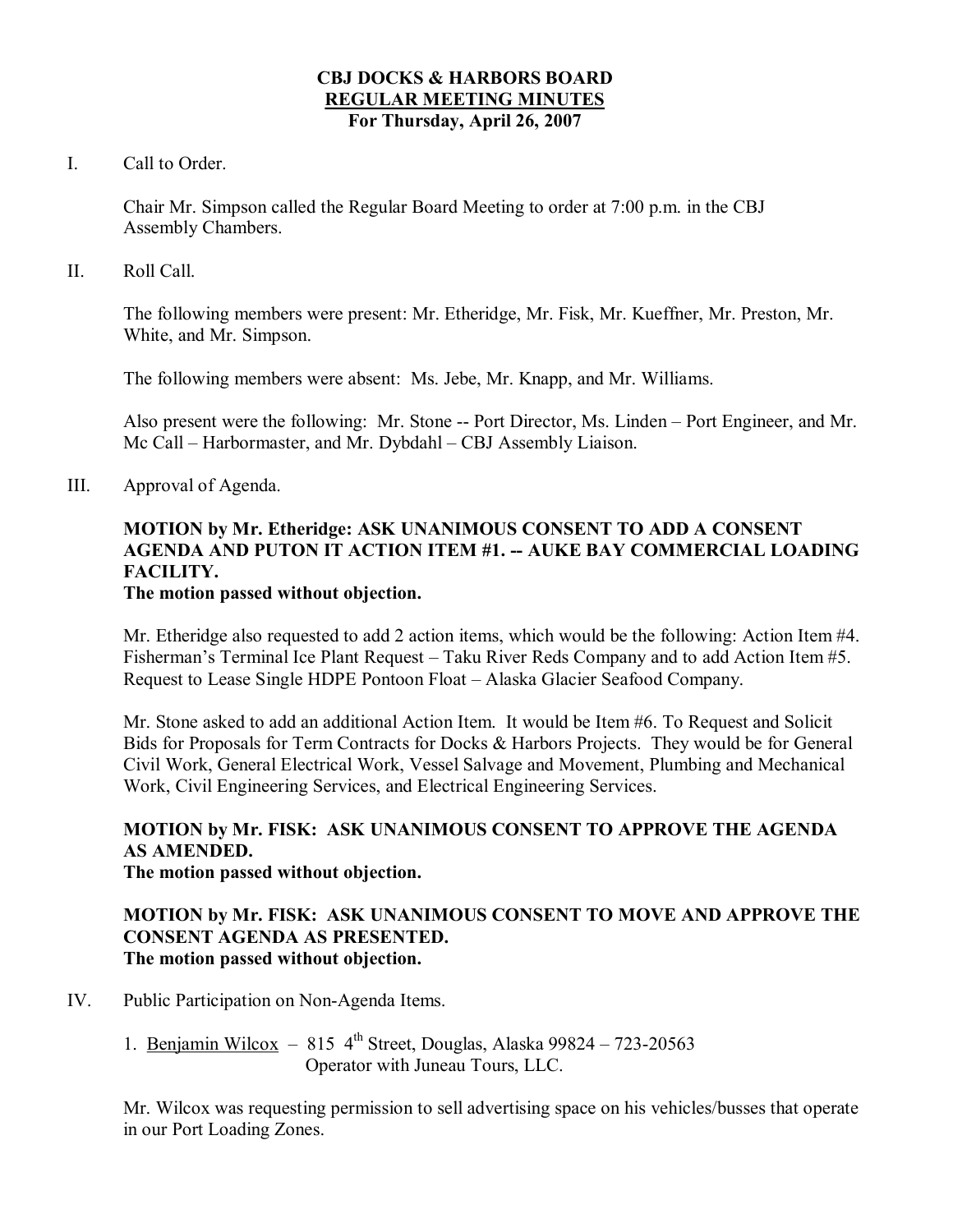April 26, 2007 Page 2

IV. Public Participation on Non-Agenda Items (cont'd).

Discussion followed with Mr. Preston, Mr. Stone, Mr. Kueffner, Mr. White, and Mr. Simpson.

Chair Simpson referred this topic to the next Operations Committee to be held on May 15, 2007 for further discussion and to bring their recommendation to the next Regular Board Meeting on May 31, 2007. He also added that the Juneau Tours, LLC would not be fined for this advertising until the matter could be resolved at the next Regular Harbor Board Meeting on May 31, 2007.

V. Approval of Previous Meeting Minutes.

## **MOTION by Mr. Etheridge: ASK UNANIMOUS CONSENT TO APPROVE THE MINUTES FROM THE REGULAR BOARD MEETING HELD ON MARCH 29, 2007 AS PRESENTED. The motion passed without objection.**

- VI. Items for Action.
	- 1. Auke Bay Commercial Loading Facility.

This item was sent to a Consent Agenda Item and was approved as presented.

2. Douglas Harbor Breakwater – Old Dock Removal.

Mr. Fisk gave a short presentation on this topic.

Discussion followed with Mr. Stone.

**MOTION by Mr. FISK: ASK UNANIMOUS CONSENT TO AUTHORIZE THE PORT DIRECTOR TO DEVELOP AN ADDITIVE ALTERNATE TO THE DOUGLAS HARBOR REPLACEMENT PROJECT WHICH PROVIDES FOR THE REMOVAL OF AS MUCH OF THE OLD DOUGLAS CITY DOCK AS NECESSARY FOR THE CORPS OF ENGINEERS TO CONSTRUCT A RUBBLE MOUND BREAKWATER, SUCH FUNDING PROVIDED BY THE DOUGLAS BREAKWATER MATCH FUNDING ACCOUNT. The motion passed without objection.**

3. Downtown Marine Support Facility Site Selection.

Mr. Fisk gave a short presentation of this topic and then turned the presentation over to Mr. Shaun McFarlane of TNH, Inc.

Mr. McFarlane gave a brief presentation on the results of their continuing study of a site selection for this project.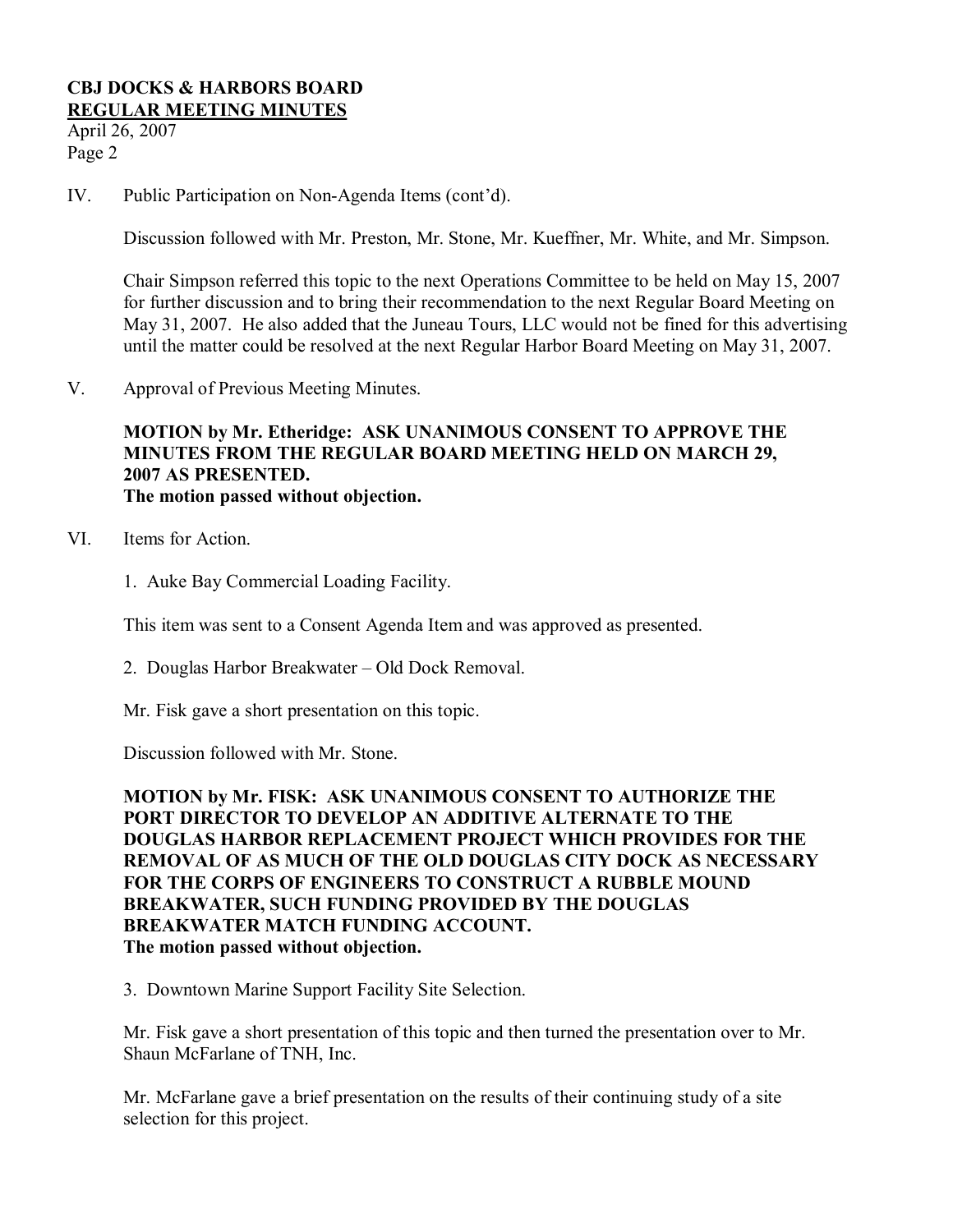April 26, 2007 Page 3

#### VI. Items for Action (cont'd).

Discussion followed with Mr. Etheridge, Mr. Preston, Mr. Kueffner and Mr. Fisk.

## **MOTION by Mr. Etheridge: ASK UNANIMOUS CONSENT TO MOVE TO DELAY ANY FURTHER PROCESS ON THIS PROJECT UNTIL WE CAN TAKE A MORE DETAILED LOOK AND INCORPORATE A BETTER PLAN OF THIS PROJECT AS WELL AS DECIDE WHERE THE MONEY CAN BE OBTAINED FOR THIS PROJECT.**

#### **PUBLIC COMMENT:**

1. Lawrence L. Oldaker – 3864 Caroline Street, Juneau, AK 99801 789-0820 Commodore of the Juneau Yacht Club

Mr. Oldaker read a letter to the Board Members written by him on behalf of the Juneau Yacht Club Members stating their concerns for locating this project at Norway Point. They are very much against the Norway Point location due to the heavy impact this project will have on the Yacht Club activities.

He said it will also reduce their parking availability for regular and rental activities as well as increased noise in the neighborhood at all hours of the night.

Discussion followed with Mr. Preston.

2. Ian Fisk – Co-Owner of Morgan Ann Fishing Vessel and a Juneau Resident

Mr. Fisk said that he applauded both the Port Director and the Harbormaster for their efforts on this topic. He added he would like to see a better comparative report on both facilities under consideration—a clear report of costs for each facility. Also, he said he would like to have more people included in the Focus Group.

Discussion followed with Mr. Kueffner.

3. Jay Ginter – 115 Troy Avenue Juneau, Alaska 99801 Vice-President of the Juneau Yacht Club Sailing Club

Mr. Ginter said he would like to continue to keep the Youth Sailing Club located at Norway Point. He added that with this proposed new facility located there they would be forced to move to another location.

He said that they have tried various other locations but tide and current problems forced them to relocate. They are happy where they are now so are pleading to be able to continue their program at Norway Point.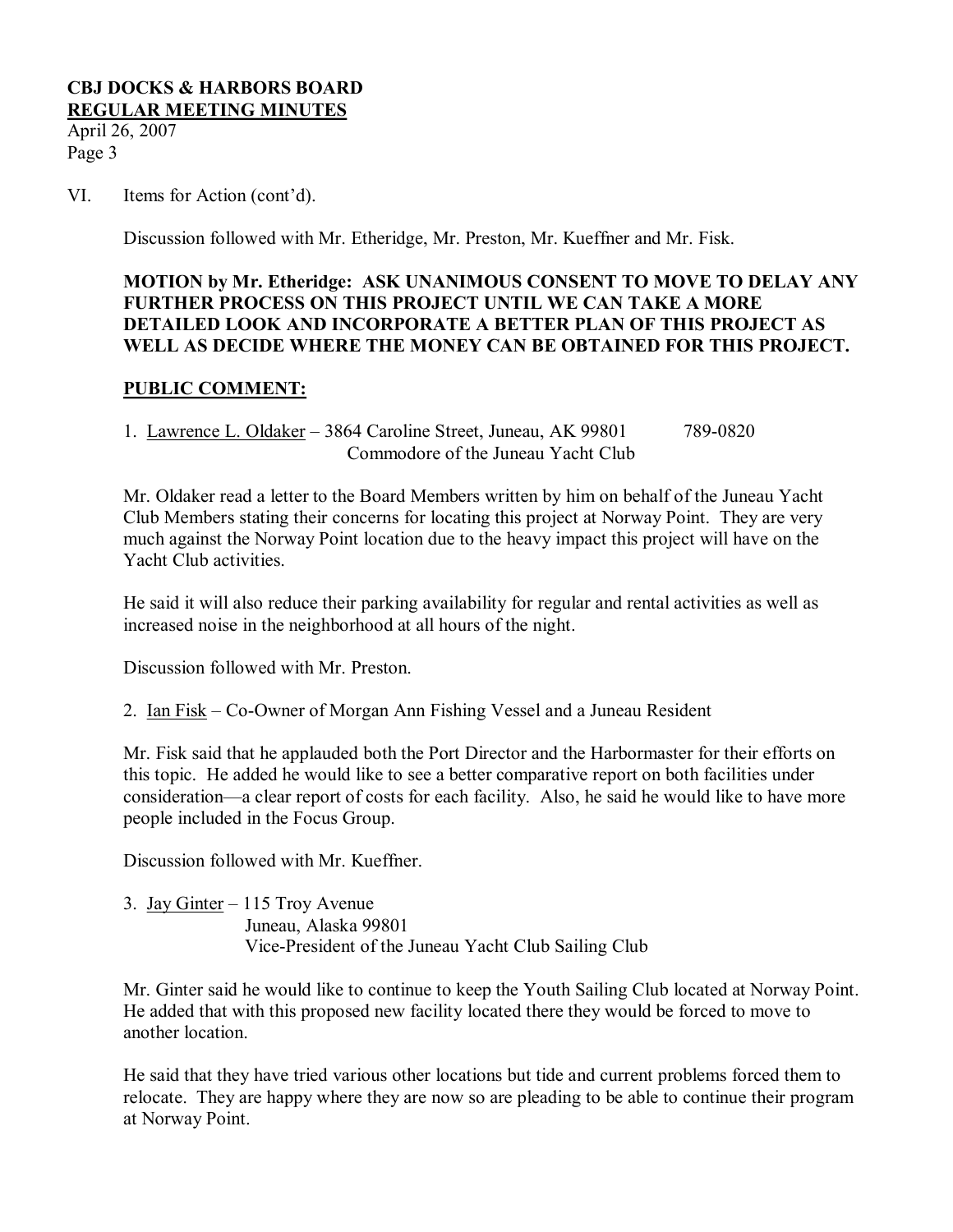April 26, 2007 Page 4

VI. Items for Action (cont'd).

Discussion followed with Mr. Preston, and Mr. Kueffner.

4. Jim Becker – Juneau Commercial Fisherman and Local Juneau Resident

Mr. Becker said he was in favor of the Fisherman's Terminal for the selected site, not the Norway Point Site.

He said in his opinion the Norway Point site will have too many problems with neighboring residents as well as lack of community support.

Discussion followed with Mr. Simpson, and Mr. McCall.

5. Jev Shelton – 1670 Evergreen Avenue, Juneau, Alaska 99801 Juneau Commercial Fisherman

Mr. Shelton said that he agreed that it is prudent to put this Project on delay for further consideration, however he does want to emphasize that this facility definitely is needed by the local fishermen and he doesn't want to have this need overlooked.

More discussion followed with Mr. Fisk.

The Motion on the table is as follows:

## **MOTION by Mr. Etheridge: ASK UNANIMOUS CONSENT TO TABLE AND DELAY ANY FURTHER PROCESS ON THIS DOWNTOWN MARINE SUPPORT FACILITY SITE AND TO LOOK AT FUTURE DETAILED INFORMATION AND TO INCORPORATE A BETTER PLAN OF THE PROJECT AS WELL AS DECIDED WHERE THE MONEY CAN BE OBTAINED FOR THIS PROJECT.**

Discussion followed with Mr. Kueffner, Mr. Stone, and Mr. Preston.

## **The motion passed without objection.**

Chair Simpson referred this topic back to the next CIP/Planning Committee Meeting.

4. Fisherman's Terminal Ice Plant Request – Taku River Reds Company.

Mr. Etheridge gave a short presentation on this topic. He said that the Taku River Reds Company would like to get a Conditional Use Permit to install a 10' X 20' Ice Plant at the end of the Fisherman's Terminal Dock to service the local commercial fishermen.

Discussion followed with Mr. Fisk, and Mr. Stone.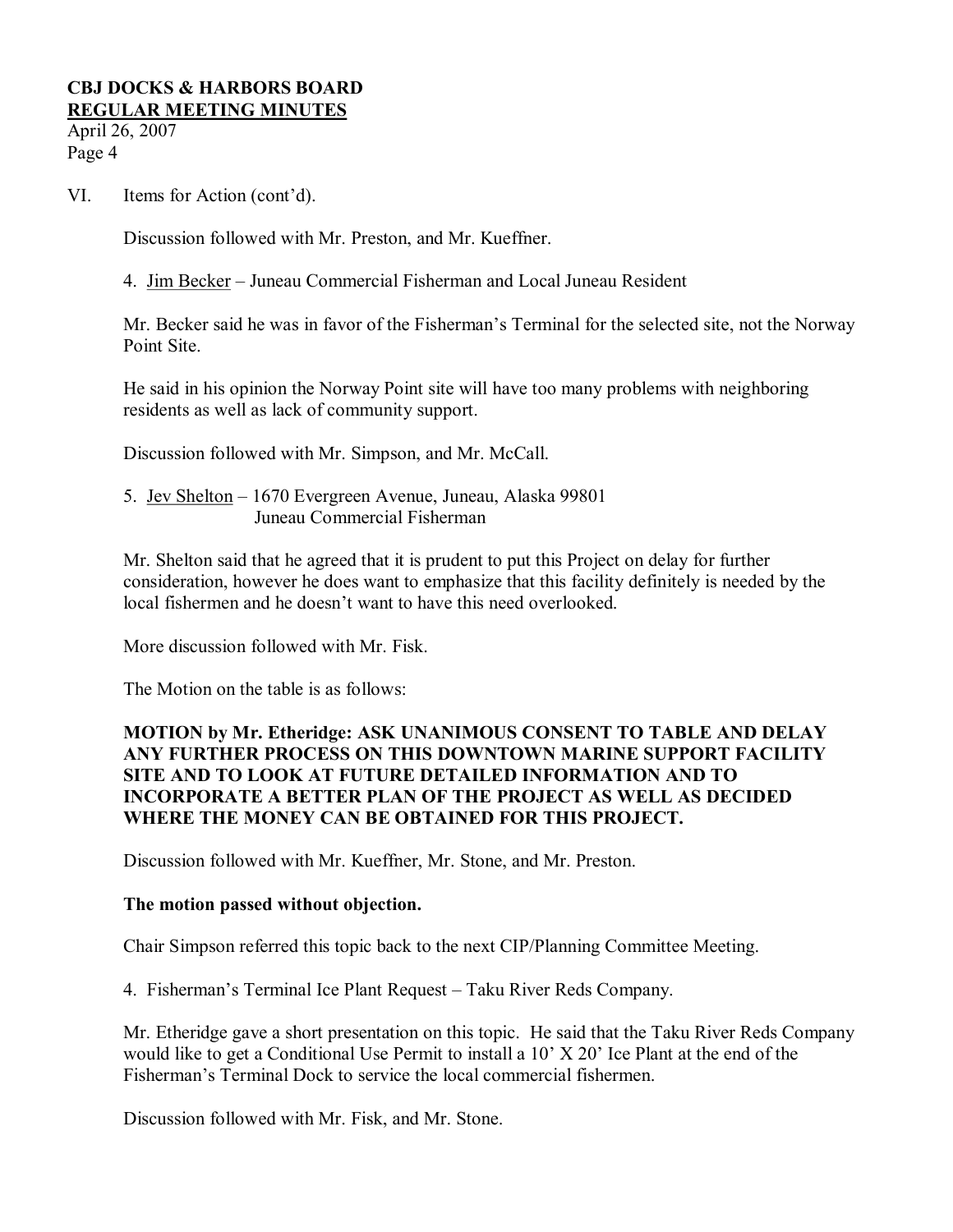April 26, 2007 Page 5

VI. Items for Action (cont'd).

**MOTION by Mr. Etheridge: MOVE TO DIRECT THE PORT DIRECTOR TO DRAW UP A CONDITIONAL USE PERMIT FOR THE TAKU RIVER REDS COMPANY TO INSTALL A TEMPORARY ICE PLANT LOCATED AT THE FISH TERMINAL DOCK OR AT A LOCATION THAT WOULD BE THE MOST SUITABLE.** Mr. Fisk seconded the motion.

Mr. Preston added a friendly amendment to look at an alternate location if possible to avoid problems with the loading and unloading process at the far crane.

## **PUBLIC COMMENT:**

1. Jason Kolhase - 10753 Horizon Drive, Juneau, Alaska 99801 Local Commercial Fisherman

Mr. Kolhase said he is against putting an ice plant on this dock. The fishermen need this area for loading and unloading of their gear.

Discussion followed with Mr. Simpson, Mr. Fisk, Mr. Stone, Mr. Kueffner, Mr. McCall, Mr. White, and Mr. Preston.

**The motion failed with 4 yes votes and 2 no votes.** (5 votes are needed to pass a motion).

Further discussion followed with Mr. Fisk.

Mr. Etheridge asked to reconsider the motion and to bring the motion back up at the next Regular Board Meeting in June 2007.

5. Lease of a Single HDPE Pontoon Float – Alaska Glacier Seafood Company.

Mr. Etheridge gave a short presentation on this topic.

Discussion followed with Mr. Preston and Mr. Etheridge.

**MOTION by Mr. Fisk: ASK UNANIMOUS CONSENT TO LEASE THE #1 HDPE PONTOON FLOAT TO ALASKA GLACIER SEEAFOOD COMPANY FOR A SHORT PERIOD WITH THE UNDERSTANDING THAT THE LEASE COULD BE CANCELLED IF WE SHOULD NEED IT SOONER. THE LEASE AMOUNT ANNUALLY WOULD BE \$5,000.00 OR \$2,500.00 EACH 6 MONTH PERIOD WITH AN OPTION FOR EXTENSIONS OF THE LEASE IN 6 MONTH INCREMENTS. The motion passed without objection.**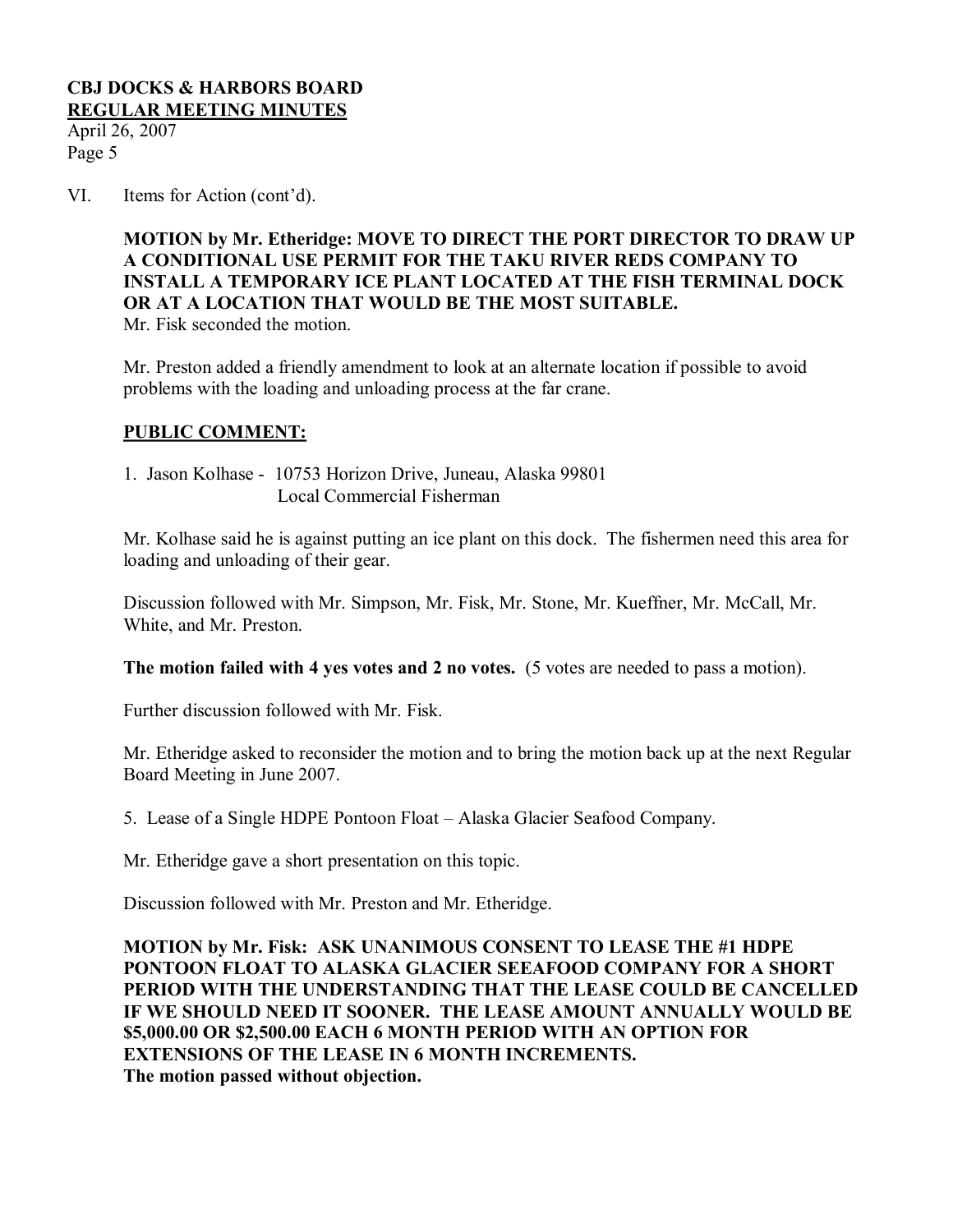April 26, 2007 Page 6

VI. Items for Action (cont'd).

6. To Request and Solicit Bids for Proposals for Term Contracts for Docks & Harbors Projects.

Mr. Stone gave a short presentation on this topic. He said that we would use the same Contract and Bid Procedures as we used for the Harbor Contract for Maintenance.

## **MOTION by Mr. Etheridge: ASK UNANIMOUS CONSENT TO APPROVE AND TO SEND OUT RFP'S TO SOLICIT ADDITIONAL BID CONTRACTORS FOR ADDITIONAL HARBOR WORK. The motion passed without objection.**

VII. Items for Information/Discussion.

There were none.

- VIII. Committee and Board Members Reports.
	- 1. Operations Committee Meeting April 17, 2007

Mr. Etheridge gave a short report on his last meeting. He said that they also looked at the regulations on boat houses and discovered that we can require owners to do maintenance on the boat houses as we deem necessary.

Also, he said that they looked at the current snow removal policy on vessels and finger floats and they will discuss this further at the next Operations Committee Meeting.

2. Finance Committee Meeting – April 19, 2007.

Mr. Preston gave a short report on his last meeting. He said that they discussed 3 property lease renewals -- Fisherman's Bend Tideland Lease, Ship Chandler's Building and Tideland Lease, and the Yankee Cove Tideland Lease.

Also, they discussed the Statter Harbor Parking Lot Fee.

3. CIP/Planning Committee Meeting – April 24, 2007.

Mr. Fisk said that most of the items that they discussed at his meeting have been covered in the meeting tonight.

IX. Port Engineer's Report.

Ms. Linden said that she had nothing further to add to her Status Report of Projects that is included in tonight's Packet.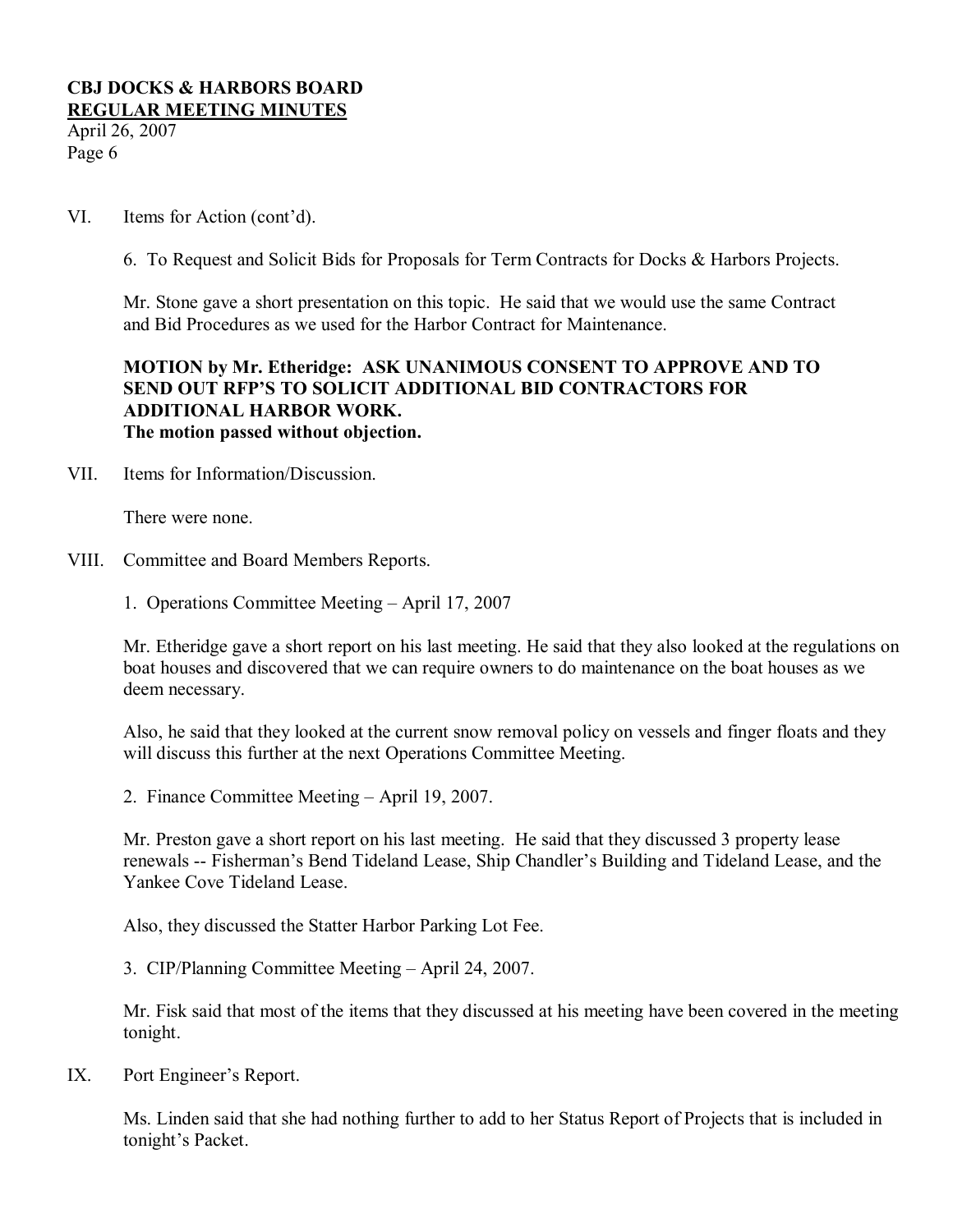# **CBJ DOCKS & HARBORS BOARD**

**REGULAR MEETING MINUTES**

April 26, 2007 Page 7

IX. Port Engineer's Report.

She mentioned that this would be her last Board Meeting as she is resigning her position on May 18, 2007 to move to Canada to accept a new position.

Chair Simpson thanked Ms. Linden for all her hard work on our behalf and said that he and the Board Members appreciated her efforts for the time she has been here. He added that he wished that she was not leaving.

X. Harbormaster's Report.

Mr. McCall gave a short presentation on Harbor happenings this past month.

He said that we have replaced 3 Seasonal Harbor Officer Positions with 3 of our Harbor Technicians and now we will have to hire 4 Seasonal Harbor Technicians.

Also, he has been writing up a Code of Conduct for Harbor Officers and has been working on position descriptions for the Human Resources (personnel) Department.

Discussion followed with Mr. Kueffner, and Mr. Stone.

XI. Port Director's Report.

Mr. Stone said that he has bee looking for 3 Temporary Laborers to work for 4 weeks for pressure wash the floats.

He added that he and Mr. McCall have been working on doing new requirements for new personnel.

He mentioned that he and Cecilia have been kept busy doing all the special paperwork required by Human Resources (Personnel) Department for hiring new employees and handling returning seasonal employees.

He said that he would like to have an assistant hired on an hourly basis to help him do the technical writing for individual projects. Maybe a part-time limited position.

Discussion followed with Mr. Fisk, Mr. Simpson, Mr. Stone, and Mr. McCall.

Mr. Dybdahl – Assembly Liaison said that he was a bit surprised at the Speed Limit Regulation and how the vote came out at the last Assembly meeting. He felt that it had been well publicized.

Mr. Etheridge thanked Mr. Dybdahl for his efforts with the Assembly Members on this topic.